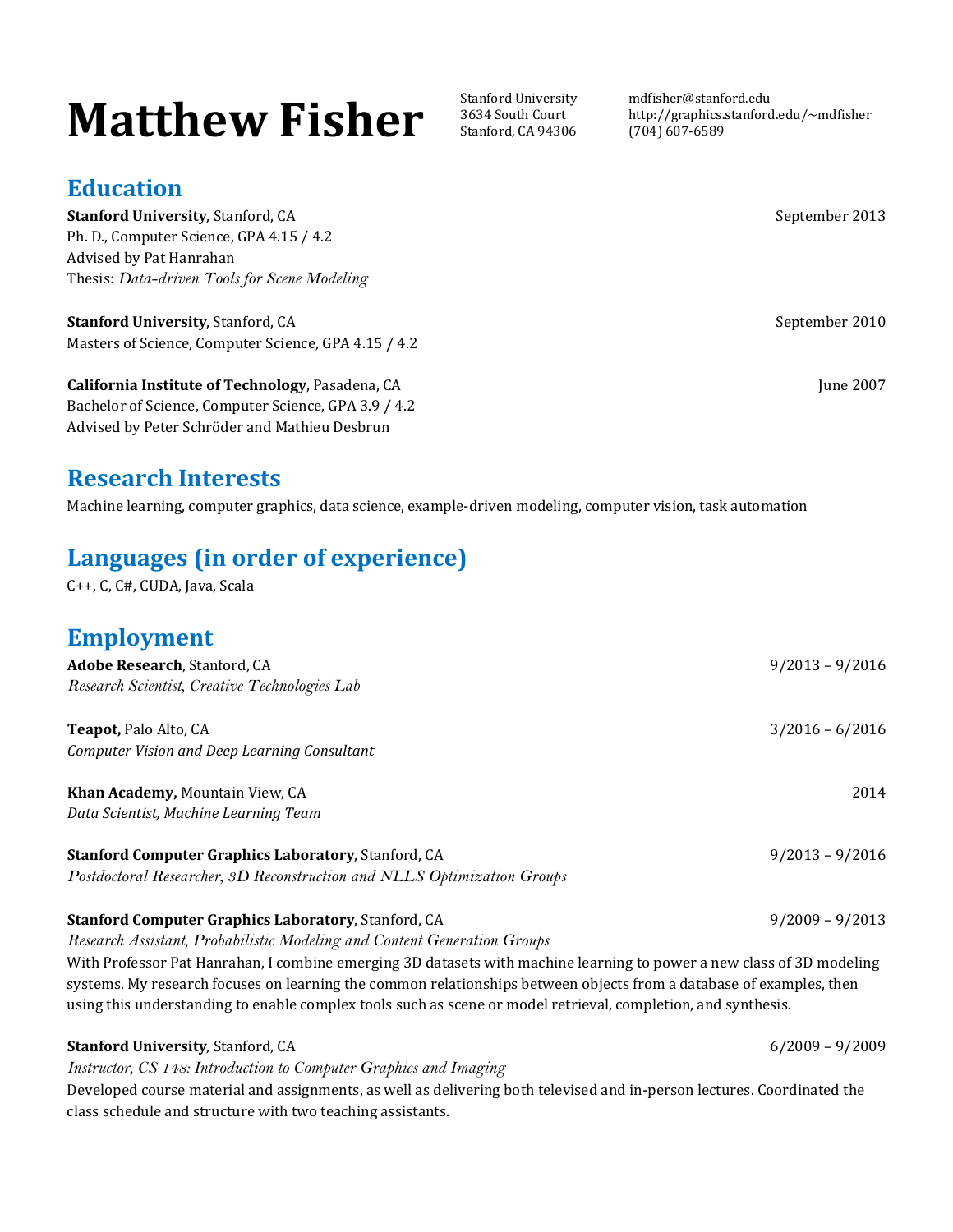### **Stanford Computer Graphics Laboratory**, Stanford, CA 1/2008 – 9/2009 – 9/2009

*Research Assistant, Micropolygon Rendering Group*

Working with Kayvon Fatahalian (CMU), I developed new algorithms for creating seamless and adaptive tessellations of geometric surfaces that can be easily parallelized. Our research significantly reduces the overhead incurred when the modern real-time graphics pipeline is used to produce scenes with very high geometric detail.

#### **Microsoft**, Seattle, WA 6/2007 – 9/2007

*Software Design Engineer Intern, DirectX SoftGPU Team*

Designed a kernel driver that implements the Windows graphics driver model entirely in software. This project was used to design and test the next generation of the Windows Display Driver Model without the need to wait for hardware vendors to produce hardware and drivers that correctly implements the new model.

#### **Microsoft**, Seattle, WA 6/2005 – 9/2005, 6/2006 – 9/2006 – 9/2006 – 9/2006 – 9/2006 – 9/2006 – 9/2006 – 9/2006 – 9/2006 – 9/2006 – 9/2006 – 9/2006 – 9/2005 – 9/2006 – 9/2006 – 9/2006 – 9/2006 – 9/2006 – 9/2007 – 9/2007 –

#### *Software Design Engineer Intern, DirectX Kernel Team*

Created GPUView, a comprehensive tool for investigating graphics performance issues by capturing the graphics events on a live system and allowing retrospective playback and analysis. Seven years later, this tool is still in use by Microsoft and its hardware partners and ships with the Windows 7 SDK and DDK.

#### **California Institute of Technology**, Pasadena, CA 6/2004 – 6/2004 – 6/2004 – 6/2004

*Physics Researcher under Thomas Tombrello, funded by the Richard Brewer prize*

Investigated new approaches to valuing employee stock options on corporate earnings reports, which can have a significant impact on how investors perceive a company's economic well-being. The focus was on alternatives to idealized valuation models, such as Black-Scholes, which rely upon unknown or implied volatility that cannot be accurately measured.

### **Publications**

### **Conference Papers**

- [1] **Probabilistic Color-by-Numbers: Suggesting Pattern Colorizations Using Factor Graphs** Lin, S., Ritchie D., **Fisher, M.** and Hanrahan P. *ACM SIGGRAPH 2013*
- [2] **Example-based Synthesis of 3D Object Arrangements Fisher, M.**, Ritchie D., Savva M., Funkhouser T., and Hanrahan P. *ACM SIGGRAPH Asia 2012*
- [3] **Synthesis of Tiled Patterns using Factor Graphs** Yeh, Y., Breeden K., Yang L., **Fisher, M.**, and Hanrahan P. *Transactions on Graphics August 2012, to be presented at ACM SIGGRAPH 2013*
- [4] **Characterizing Structural Relationships in Scenes Using Graph Kernels Fisher M.**, Savva M., and Hanrahan P. *ACM SIGGRAPH 2011*
- [5] **Context-Based Search for 3D Models Fisher M.** and Hanrahan P. *ACM SIGGRAPH Asia 2010*
- [6] **DiagSplit: Parallel, Crack-Free, Adaptive Tessellation for Micropolygon Rendering Fisher M.**, Fatahalian K., Boulos S., Akeley K., Mark B., and Hanrahan P. *ACM SIGGRAPH Asia 2009*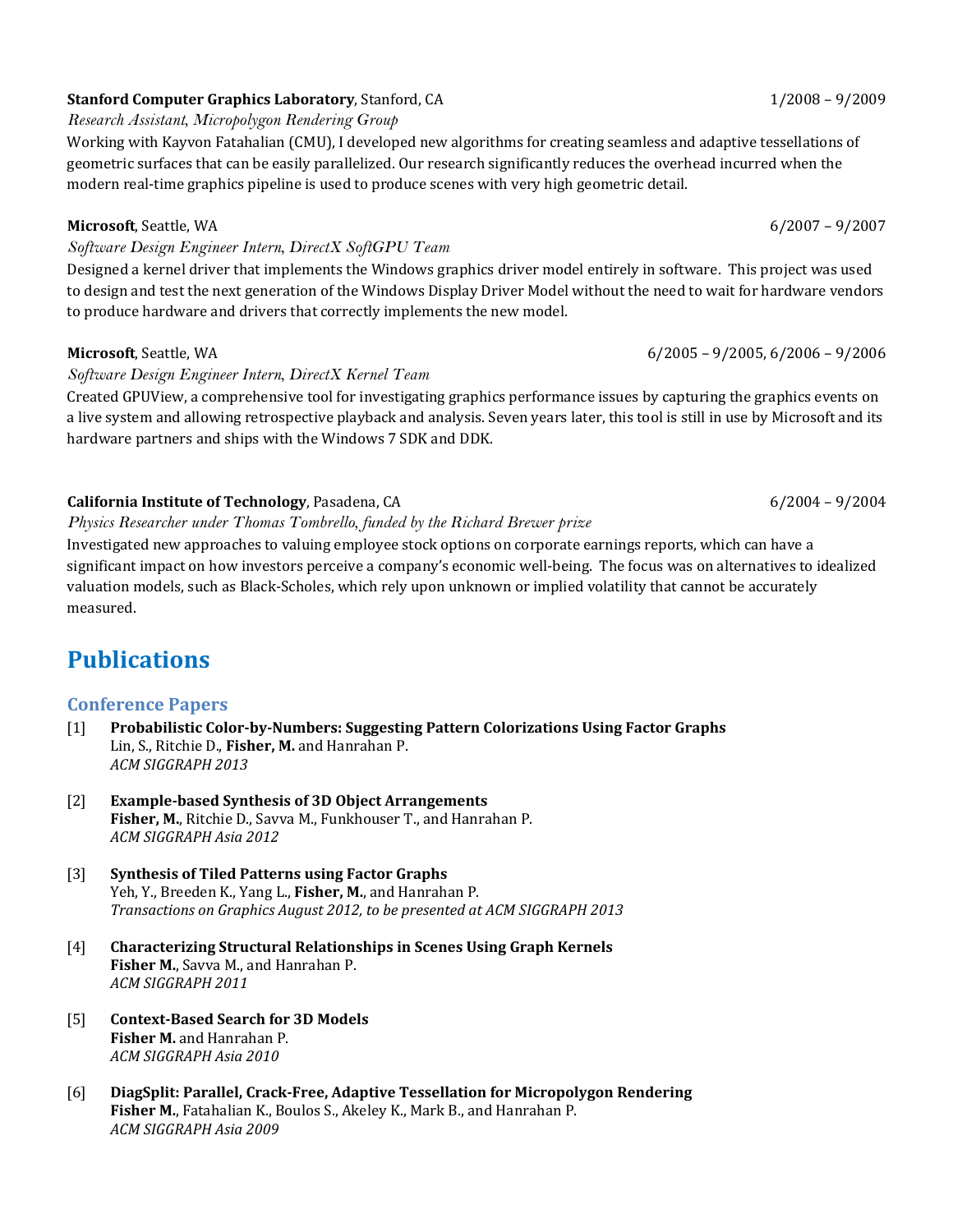[7] **Design of Tangent Vector Fields Fisher M.**, Schröder P., Desbrun M., and Hoppe H. *ACM SIGGRAPH 2007*

#### **SIGGRAPH Course Note Proceedings**

[1] **Constructing Intrinsic Delaunay Triangulations Fisher, M.**, Springborn B., Bobenko A., and Schröder P. *ACM SIGGRAPH 2006 Courses, Discrete Differential Geometry*

#### **Patents**

[1] **Kernel Event Visualization** <http://www.faqs.org/patents/app/20080276252> Steve Pronovost, Ameet Chitre, and Matthew Fisher Accepted November 2008

### **Awards**

Hertz Foundation Applied Science Fellowship<br>Hertz **Foundation, Eric Wepsic**<br>**Housner Award for Undergraduate Achievement** Housner Award for Undergraduate Achievement<br>Upper Class Merit Award Barry M. Goldwater Scholarship **US Government** Bhansali prize for best undergraduate researcher in CS Fred V. and Marvis B. Maloney Scholarship<br>Richard Brewer prize for best physics research solution<br>**California Institute of Technology, Physics Faculty** Richard Brewer prize for best physics research solution

**California Institute of Technology** 

### **Reviewing**

SIGGRAPH 2008 – 2016 SIGGRAPH Asia 2011 – 2016

### **Press**

- [1] **Google's DeepMind AI takes on StarCraft II** http://www.espn.com/esports/story//id/18125143/google-deepmind-artificial-intelligence-takes-starcraft-ii
- [2] **StarCraft 2 AI hacks its way to victory, October 2011** <http://www.extremetech.com/gaming/102413-starcraft-ii-playing-artificial-intelligence-shows-promise>
- [3] **StarCraft 2 AI Through D3D Capture, October 2011** <http://cplus.about.com/b/2011/10/28/starcraft-2-ai-through-d3d-capture.htm>
- [4] **Starcraft 2 API for Bots/AI, November 2011** <http://blog.wetfish.net/starcraft-2-api-for-bots-ai/>
- [5] **Starcraft 2 Automated Player, November 2011** <http://thecognitivegamer.wordpress.com/2011/10/27/starcraft-2-automated-player/>
- [6] **Extravagant Cheating via Direct X, February 2012** <http://www.altdevblogaday.com/2012/04/02/extravagant-cheating-via-direct-x/>

### **Teaching**

#### **Instructor** (Summer 2009)

*Dept. of Computer Science, Stanford University, Stanford, CA* Introduction to Computer Graphics and Imaging (CS148)